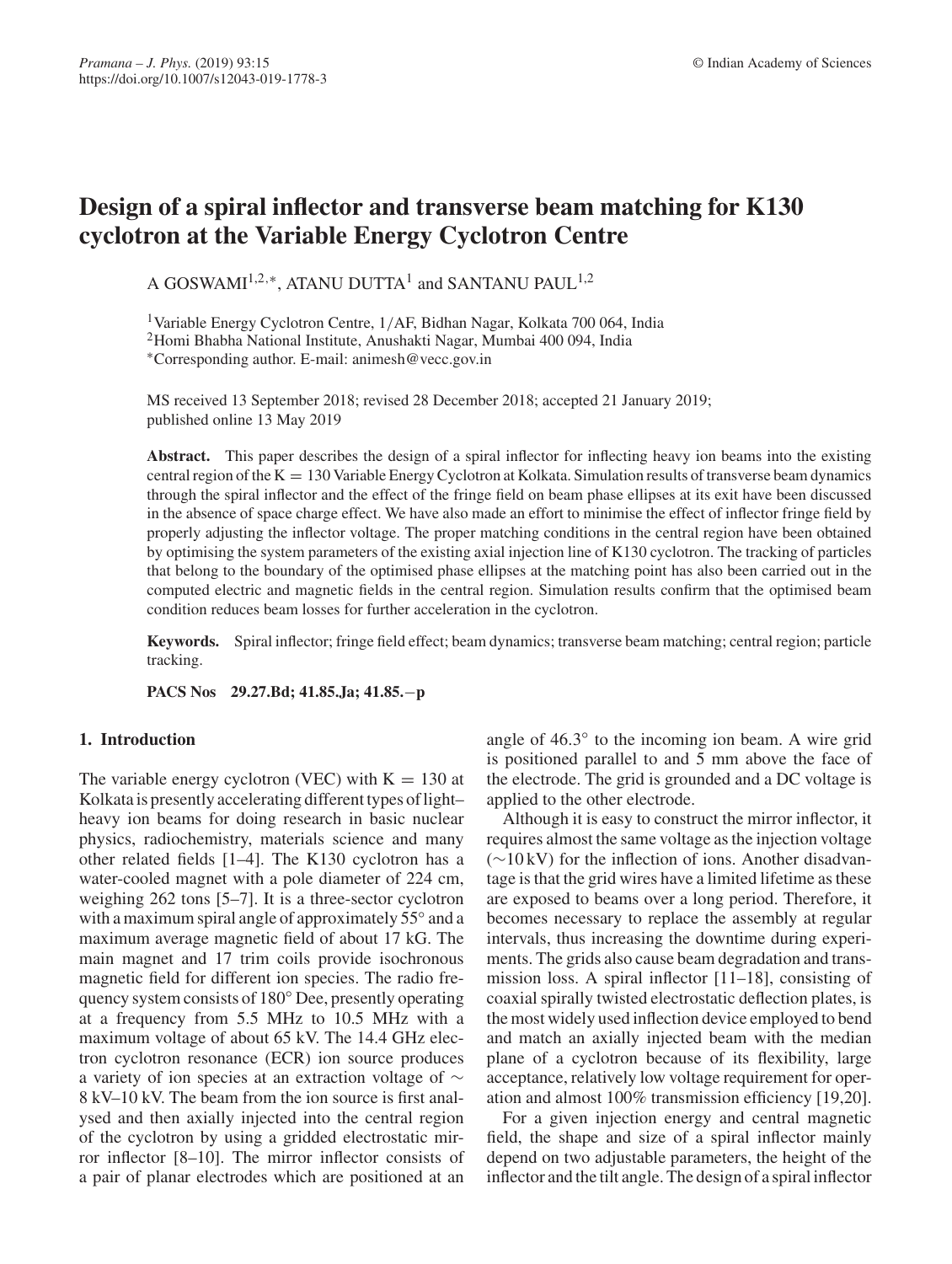has been described in [12,14,18] and the feasibility study of using a spiral inflector in a K130 cyclotron is reported in ref. [15]. Pandit [15] has neglected the effect of a fringe field at the entrance and exit of the spiral inflector. Due to the low injection energy of the beam  $(\sim 10 \,\text{keV})$ , the dimension of the inflector is comparatively small (height ∼ 2 cm). For smaller height of the inflector, the fringe field at the entrance and exit plays an important role, and hence the design of the inflector becomes more complicated and challenging. In the present work, we have carried out a detailed design study of a spiral inflector for K130 cyclotron at Variable Energy Cyclotron Centre (VECC) and studied its beam optical properties by using the more realistic electric field map produced by the code RELAX3D [21].

Transverse beam matching in the central region of the cyclotron is important to achieve optimum performance of the cyclotron. For a fixed geometry of the inflector, the beam properties at its exit strongly depend on the two transverse phase planes of the beam at the entrance of the inflector [18]. The emittances and orientations of beam ellipses at the exit of the spiral inflector should be matched with the acceptance of the central region for further efficient acceleration of the cyclotron. Any mismatch in the injection causes the amplitude growth of the beam during the acceleration which finally results in the loss of the beam. Moreover, before entering into the central region of the cyclotron, the injected ion beam encounters a rising magnetic field in the axial hole of the magnet where it is strongly focussed. This must be taken into account while performing the beam matching with the acceptance of the central region. The goal of the present work is also to find out the optimised parameters of the beam line elements in the axial injection system for proper matching of the ion beam.

The paper is organised as follows. In §2, a brief description of the coordinate system used in this work and the design of the spiral inflector are outlined. The electric and magnetic field components, the theory of the central ion trajectory and the design optimisation of the spiral inflector are discussed in §2.1 and 2.2. In §2.3, the effect of the fringe field on the central orbit is presented. The method to find the inflector transfer matrix and transverse beam dynamics in the spiral inflector is analysed in §3. Section 4 briefly discusses the optimisation procedure used in the present work for transverse matching of the beam with the central region of the cyclotron. The results of simulation are also presented in §4. Finally, conclusions are drawn in §5.

## **2. Spiral inflector design**

The K130 cyclotron operates over a wide range of beams including light ions from an internal PIG ion source. The accelerating electrodes in the central region are specially designed to accommodate the PIG ion source internally and the mirror inflector when beam is axially injected. The goal is then to find out a suitable geometry of the spiral inflector that will produce a well-centred beam with the present central region geometry so that the switching between these two types of injections can be done very quickly. However, this constraint puts a restriction on the maximum size of the spiral inflector, including housing because it has to fit within the existing accelerating electrodes in the central region consisting of Dee and Dummy Dee inserts whose function is to provide vertical focussing and to decrease the transit time in the central region.

In this section first we briefly outline the analytical formulations used for the design of the spiral inflector and then study the effect of the fringe field on the orbit properties of the central ray.

## 2.1 *Coordinate system and central ray*

In a spiral inflector, a particle moves under the action of both electric and magnetic fields. To study the motion of a particle in a spiral inflector, two coordinate systems are generally used [17,22]. We have used the right-handed Cartesian coordinate system (*x*, *y*, *z*) with its origin in the cyclotron axis in the median plane and the *x*- and *y*-axes are in the median plane. The *z*-axis is vertically opposite to the direction of the incoming ion and the magnetic field  $(B_z)$  is opposite to the *z* direction. The electric field is along the *x* direction at the entrance of the inflector. The second coordinate system is the optical coordinate system  $(u, h, v)$  which moves in space along with the central ion trajectory. Vector  $\vec{v}$  is along the direction of the velocity of the beam, vector *h* is always parallel to the median plane  $(x-y)$  plane) and vector  $\vec{u} = \vec{h} \times \vec{v}$ . It is parallel to the median plane at the entrance of the inflector, changes its direction as the beam advances and becomes perpendicular to the median plane at the exit of the inflector. A schematic diagram of both the coordinate systems is shown in figure 1a.

If  $v_0 = \sqrt{\dot{x}^2 + \dot{y}^2 + \dot{z}^2}$  is the velocity of an ion on the central trajectory, then the unit vectors  $\hat{u}$ ,  $\hat{h}$  and  $\hat{v}$ can be expressed in terms of  $\hat{x}$ ,  $\hat{y}$  and  $\hat{z}$  as [13]

$$
\hat{u} = -\frac{\dot{x}\dot{z}}{v_0\sqrt{v_0^2 - \dot{z}^2}}\hat{x} - \frac{\dot{y}\dot{z}}{v_0\sqrt{v_0^2 - \dot{y}^2}}\hat{y} \n+ \frac{\sqrt{v_0^2 - \dot{z}^2}}{v_0}\hat{z},
$$
\n(1a)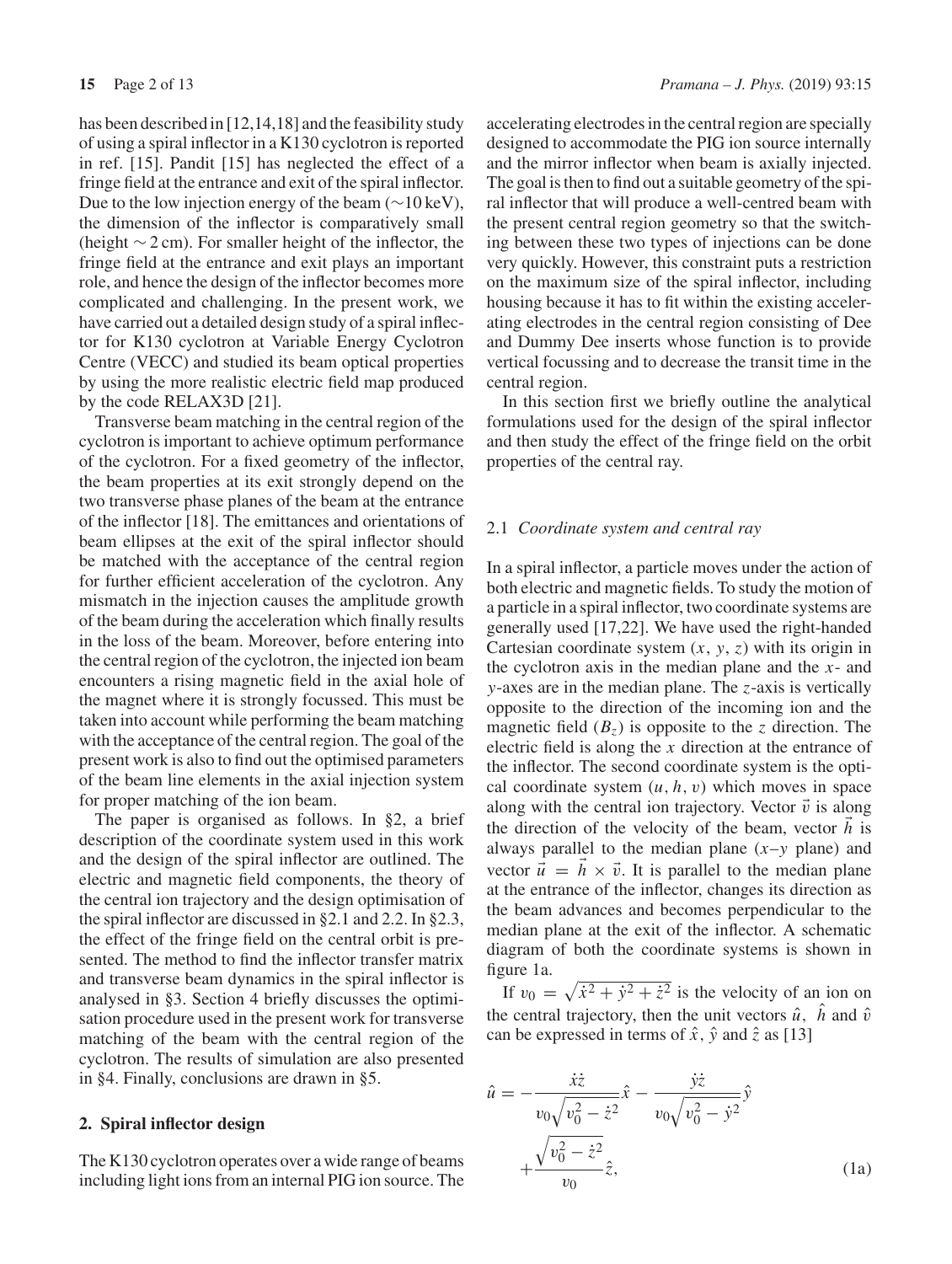

**Figure 1.** A schematic of (**a**) fixed right-handed Cartesian  $(x, y, z)$  with basis vectors  $\hat{x}$ ,  $\hat{y}$  and  $\hat{z}$  and an optical  $(u, h, v)$ coordinate system with basis vectors  $\hat{u}$ ,  $\hat{h}$  and  $\hat{v}$  and (**b**) spiral inflector geometry as viewed from a plane perpendicular to the central trajectory. Here *d* is the electrode spacing and *S* is the width of the electrodes.

$$
\hat{h} = \frac{\dot{y}\hat{x} - \dot{x}\hat{y}}{\sqrt{v_0^2 - \dot{z}^2}},\tag{1b}
$$

$$
\hat{v} = \frac{\dot{x}\hat{x} + \dot{y}\hat{y} + \dot{z}\hat{z}}{v_0},
$$
\n(1c)

where  $\dot{x}$ ,  $\dot{y}$  and  $\dot{z}$  are the velocity components of the central ion along *x*, *y* and *z*-axis, respectively, and the dot denotes the differentiation with respect to time *t*.

Figure 1b shows the *u*−*h* cross-sectional view along with a rotated optical coordinate system  $(\hat{u}_r, \hat{h}_r, \hat{v})$ defined by rotating the vectors  $\hat{u}$  and  $\hat{h}$  about the vector  $\hat{v}$  by an angle  $\theta$ :

$$
\hat{u}_{\rm r} = \cos\theta \cdot \hat{u} + \sin\theta \cdot \hat{h}, \quad \hat{h}_{\rm r} = -\sin\theta \cdot \hat{u} + \cos\theta \cdot \hat{h}.
$$
\n(2)

To find the analytical electric field inside the spiral inflector, we have assumed that the *u* component of the electric field,  $E_u$ , is constant  $(E_0)$  at all points along the central trajectories and the v component of the electric field  $E_v$  is zero [13,19]. Using these assumptions and from figure 1b, the electric field in a tilted spiral inflector can be written as

$$
\vec{E} = E_u \hat{u} + E_h \hat{h} = |\vec{E}| \cos(\theta) \hat{u} + |\vec{E}| \sin(\theta) \hat{h}, \qquad (3)
$$

where  $|\vec{E}|$  is the electric field strength seen by the central ion trajectory and  $\theta$  is the local tilt angle. From figure 1b we can write

$$
|\vec{E}| = \frac{E_u}{\cos \theta} = \frac{E_0}{\cos \theta}.
$$
\n(4)

Here  $E_0$  is the magnitude of the electric field which is always constant and perpendicular to the direction of motion of the ion. For a given kinetic energy *T* of the beam, it decides the height parameter *A* of the spiral



**Figure 2.** Variation of the magnetic field with distance *s*from the median plane along the cyclotron axis for 1056 A main magnet current. Data are obtained from 3D code.

inflector, defined as  $A = 2T/qE_0$ . The local tilt angle  $\theta$ used earlier is defined by

$$
\tan \theta = k' \frac{A - z(s)}{A},\tag{5}
$$

where  $k'$  is a free parameter and it decides the maximum tilt angle  $\theta_m = \tan^{-1} k'$  at the exit of the inflector. Using eqs (1) and (4) in eq. (3) we can write the components of the electric field along the central trajectory in the spiral inflector as

$$
E_x = E_0 \left( -\frac{x'z'}{\sqrt{x'^2 + y'^2}} - \frac{y'}{\sqrt{x'^2 + y'^2}} \tan \theta \right), \quad \text{(6a)}
$$

$$
E_y = E_0 \left( -\frac{y'z'}{\sqrt{x'^2 + y'^2}} + \frac{x'}{\sqrt{x'^2 + y'^2}} \tan \theta \right), \quad \text{(6b)}
$$

$$
E_z = E_0 \sqrt{x'^2 + y'^2},
$$
 (6c)

where prime denotes the derivative with respect to *s*.

In order to obtain the magnetic field in the K130 cyclotron, the magnet is simulated by using OPERA3D TOSCA solver [23]. The isochronous magnetic field is generated by using the main magnet coil and by adjusting 17 trim coils current independently. The current in the main magnet and trim coils is chosen to be very near to the present operational setting of the cyclotron. The variation of the computed magnetic field with distance *s* from the median plane along the cyclotron axis for 1056 A current is shown in figure 2. It is easy to see from figure 2 that the field is almost constant near the median plane and has a sharp gradient at the beginning of the central plug. As the height of the spiral inflector is very small, the magnetic field is taken to be constant over its length.

In the case of a constant magnetic field, i.e.  $B_x$  =  $B_y = 0$  and  $B_z = B_0$  and the electric field given in eq. (6), the components of the Lorentz force equation for a particle in the spiral inflector can be written as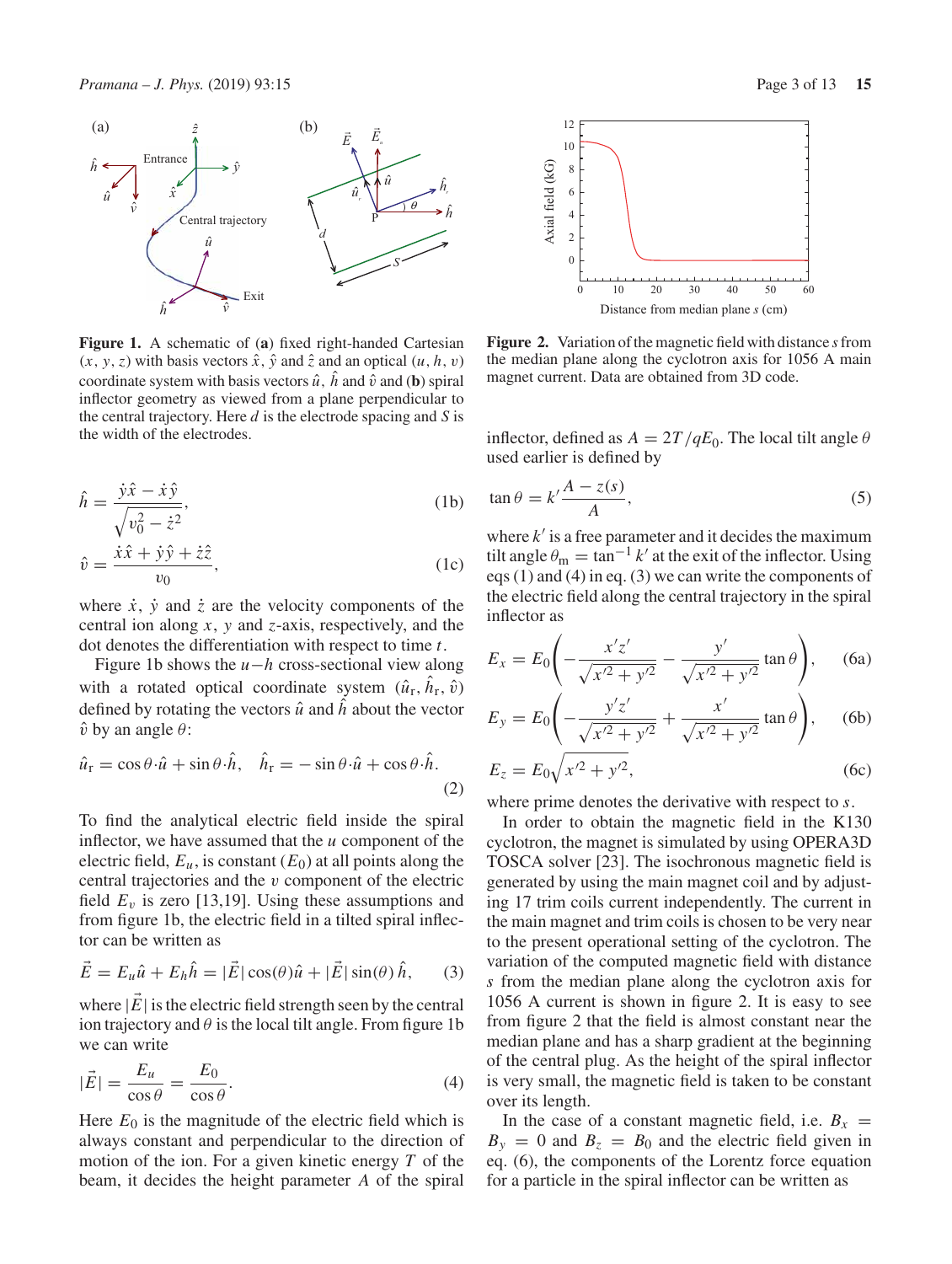$$
x''(b) = A\left[\cos(2Kb)\cos b - k'\sin(2Kb)\sin b\right]
$$

$$
-\frac{qA}{mv_0}y'(b)B_0,
$$
(7a)

$$
y''(b) = A[\sin(2Kb)\cos b + k'\cos(2Kb)\sin b]
$$
  
qA

$$
+\frac{qA}{mv_0}x'(b)B_0,
$$
\t(7b)

$$
z''(b) = A \sin b,\tag{7c}
$$

where  $b = (v_0 t/A) = (s/A)$  is the instantaneous angle of the velocity vector with the vertical axis. The shape parameter  $K$  in eq. (7) is defined as

$$
K = \frac{A}{2R_{\rm m}} + \frac{k'}{2}.\tag{8}
$$

Here  $R_m = p/qB_0$  is the magnetic radius of the ion with momentum *p*. Equation (7) can be solved analytically to yield the following parametric equations:

$$
x(b) = \frac{A}{2} \left[ \frac{2}{1 - 4K^2} + \frac{\cos[(2K - 1)b]}{2K - 1} - \frac{\cos[(2K + 1)b]}{2K + 1} \right],
$$
 (9a)  

$$
A \sin[(2K + 1)b]
$$

$$
y(b) = -\frac{A}{2} \left[ \frac{\sin[(2K+1)b]}{2K+1} - \frac{\sin[(2K-1)b]}{2K-1} \right],
$$
 (9b)

$$
z(b) = A(1 - \sin b), \quad 0 \le b \le \pi/2.
$$
 (9c)

Choosing a suitable value of  $A$  and  $k'$  one can easily find out the coordinates of the central ion trajectory from eq. (9). One of the important parameters required to be optimised in the design of the spiral inflector is the 'off-centre', i.e., the displacement of the centre of the trajectory from the vertical axis at the exit of the inflector. It is given by

$$
\rho_{\rm c} = \sqrt{x_{\rm c}^2 + y_{\rm c}^2},\tag{10}
$$

where  $x_c$  and  $y_c$  are the coordinates of the centre of curvature at the exit of the inflector. One needs to optimise the off-centre parameter  $\rho_c$  at the exit of the inflector to meet the requirement of the proper orbit centring in the central region of the cyclotron. A proper choice of parameters  $A$  and  $k'$  plays an important role in the design of the spiral inflector. The height *A* of the inflector is limited by the space available in the central region. More tilt affects the beam emittance adversely [17], reduces the gap between the electrodes in the exit region and makes the fabrication of the inflector difficult.

**Table 1.** Central magnetic field for different ions.

| Ion species          | Magnetic field<br>$(B_0)$ (kG) |
|----------------------|--------------------------------|
|                      | 11.50                          |
| $O^{5+}$<br>$O^{6+}$ | 10.49                          |
| $Ne^{6+}$            | 11.73                          |
| $Ne7+$               | 10.86                          |
| $Ne^{8+}$            | 10.16                          |
| $Ar^{9+}$            | 13.55                          |

# 2.2 *Orbit calculations and design parameters*

In this subsection, we have presented the design results of the spiral inflector based on the theoretical model discussed above. The parameter  $\chi = Q B_0^2 / A_{\rm m}$  is generally defined to describe the whole operating region of a cyclotron [15]. Here  $Q$  is the charge state,  $A_m$  is the mass number of the ion and  $B_0$  is the central magnetic field. For VEC, for a range of  $B_0$  from 5 kG to 17.1 kG and  $Q/A<sub>m</sub>$  from 0.25 to 0.5,  $\chi$  varies from 5 to 150. It is not possible to design a single spiral inflector which can cover the entire operating region and also fits into the space available in the central region without disturbing the existing accelerating electrode structure. We have chosen  $\chi$  from 40 to 90 that includes a variety of light– heavy ions such as  $O^{5+,6+}$ , Ne<sup>6+,7+,8+</sup>, Ar<sup>9+</sup>, etc. We have designed a spiral inflector that can inflect these ions into the K130 cyclotron at VECC. In this case, the spiral inflector operates in the scaling mode which demands that the magnetic radius  $R<sub>m</sub>$  of the ion must be constant:

$$
R_{\rm m}(\text{cm}) = \sqrt{20.88A_{\rm m}V_{\rm ext}(\text{kV})/QB_0^2(\text{kG})} = \text{const.},\tag{11}
$$

where  $V_{ext}$  is the extraction voltage of the ion source in kV and  $B_0$  is in kG. We have chosen the representative ion as  $O^{6+}$  with the central magnetic field  $B_0 = 10.49 \text{ kG}$  and  $V_{ext} = 6.41 \text{ kV}$ . The value of  $R_{\text{m}}$ , in this case, is 1.8 cm. If we want to use the same spiral inflector for another kind of ion, the extraction voltage  $V_{ext}$  and the central field value  $B_0$  for that kind of ion can be obtained by scaling according to eq. (11). For a given extraction voltage  $V_{ext} = 6.41 \text{ kV}$ , the required magnetic field  $B_0$  for different ions are calculated by using eq. (11) and is listed in table 1.

The central trajectory in the spiral inflector is obtained by the analytical expression given in eq. (9) as well as by using the computer program CASINO [24] with a hard edge electric field. The design of an inflector is an iterative process. While designing an inflector, one needs to optimise the off-centre parameter at the exit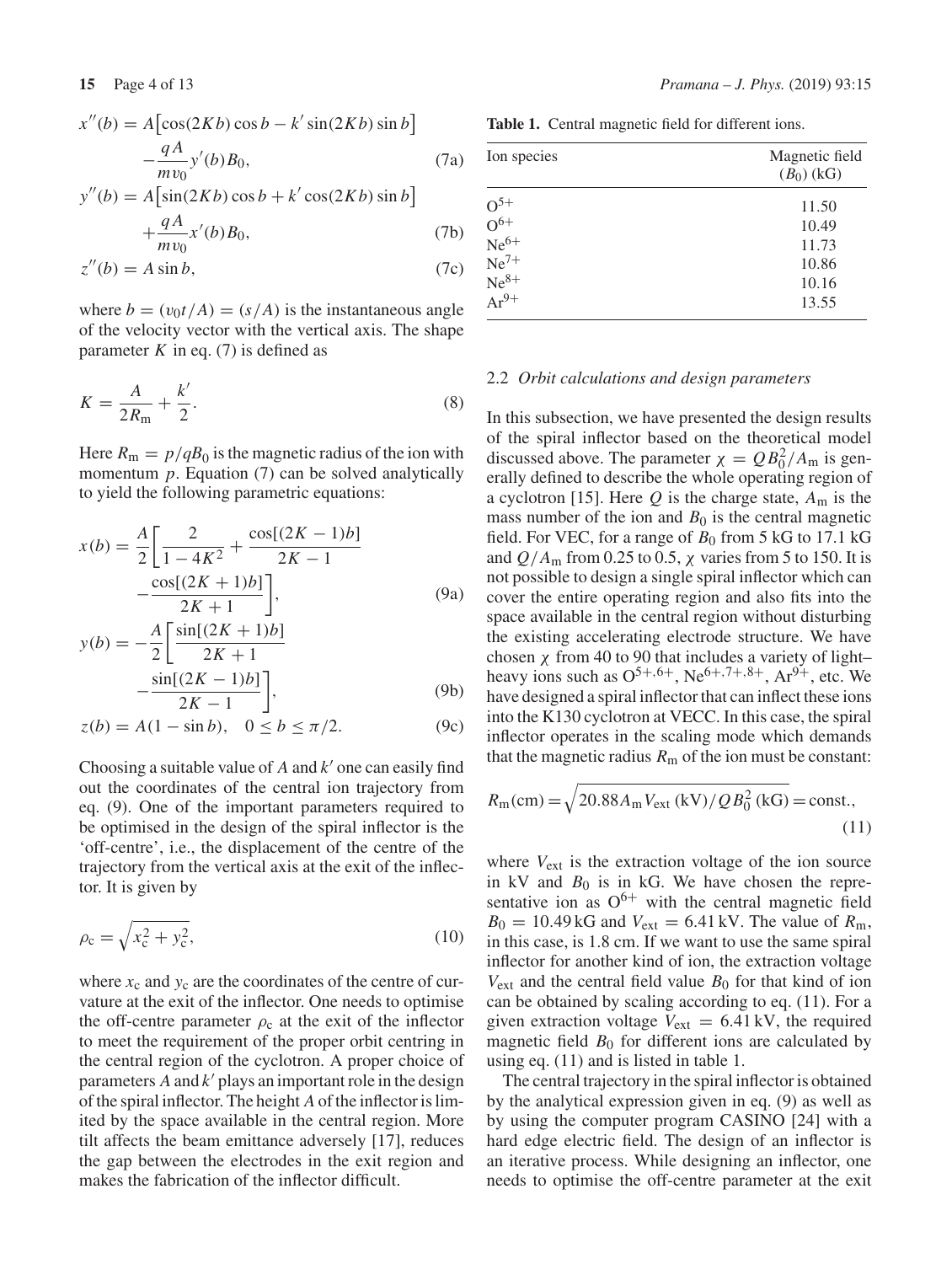**Table 2.** Optimised parameters of the inflector.

| Parameters                     | Values<br>$1.6 \text{ cm}$    |  |
|--------------------------------|-------------------------------|--|
| Height $(A)$                   |                               |  |
| Tilt $(k')$                    | 0.58                          |  |
| Electric field $(E_0)$         | 8.01 kV/cm                    |  |
| Aspect ratio $(\xi)$           | 15                            |  |
| Gap $(d_0)$ entrance/exit      | $5 \text{ mm}/4.3 \text{ mm}$ |  |
| Position at exit $(r, \theta)$ | 1.37 cm, 84.8°                |  |
| Exit data $(x_e, y_e)$         | $(0.124, 1.364)$ cm           |  |

of the inflector to meet the requirement of the orbit centring of the beam in the central region. The height *A* and tilt  $k'$  are required to be adjusted properly to make the beam well centred. A suitable value of parameter *A* is chosen by considering a reasonable value of the electric field between the electrodes  $\left( \frac{20 \text{ kV}}{\text{cm}} \right)$  to avoid any sparking and the space available in the central region. As the height gets larger, the ion path becomes longer and the inflector requires more space in the central region. The tilt parameter  $k'$  is varied to produce the desired orbit centre at the inflector exit. For each set of *A* and *k* , we have calculated the off-centring and direction of the initial velocity vector of the central trajectory at the exit of the inflector and performed the orbit tracing using the central region code in the computed magnetic field of the K130 cyclotron. The gap between electrodes  $d_0$ is chosen to be ∼5 mm to ensure the loss-free bending of the beam. The aspect ratio  $\xi$ , defined as the width of the electrode divided by the gap between the electrodes, is generally chosen to be 2 to avoid the effect of the fringe field. In the present design,  $\xi$  is taken to be 1.5 due to the space constraints in the central region. Important parameters of the inflector that has minimum off-centring and produces a well-centred orbit are listed in table 2.

The  $x-y$  and  $r-z$  projections of the central ion trajectory obtained from eq. (9) are shown in figure 3. The comparison of our result with the spiral inflector orbit code CASINO is also shown in the plot. We can see that the results are almost identical. The data of the central ion trajectory in the inflector obtained from the code CASINO has been used in the program INFLECTOR [25] to generate the shape of the electrodes and mesh points for RELAX3D [21] to compute the electric field distributions in the inflector.

Figure 4 shows the geometry of the spiral inflector without ground plates. The *x*–*y* projection of the shape of the two electrodes when  $A = 1.6$  cm and  $k' = 0.58$  is shown in figure 4a, whereas the schematic shape of the biased electrode surface of the spiral inflector is shown in figure 4b. It is evident from the plot that the beam can be injected and easily positioned in the central region with the existing Dee and Dummy Dee inserts. The grounded plates parallel to the inflector entrance and exit are placed 5 mm away from the inflector such that the opening of these plates coincides with the opening of the inflector at the entrance and the exit.

The orbit centring of the inflected beam was checked by using the central region code which solves the equations of motion in combined electric and magnetic fields using the fourth-order Runge–Kutta method. The coordinates and the direction of the velocity of the particle following the central trajectory were obtained at the matching point in the central region by CASINO and entered as an input to the central region code. The matching point is located at  $x = -0.39$  cm and  $y = 1.75$  cm in the median plane. All calculations of beam centring were performed for the  $O^{6+}$  ion when injection energy  $= 38.45$  keV, Dee voltage  $= 48$  kV, rf frequency  $= 6$  MHz and harmonic number  $= 1$ . The gap width between the Dee insert and the Dummy Dee insert remains constant (0.9 cm) up to 5 cm radius and then gradually increases. The aperture of Dee insert and Dummy Dee insert changes from 1 cm at 2.1 cm radius to



**Figure 3.** Central orbit for an analytic electric field distribution: (**a**) *x*–*y* projection and (**b**) *r*–*z* projection. The solid line and the filled circle represent the results obtained from analytical calculations and CASINO, respectively.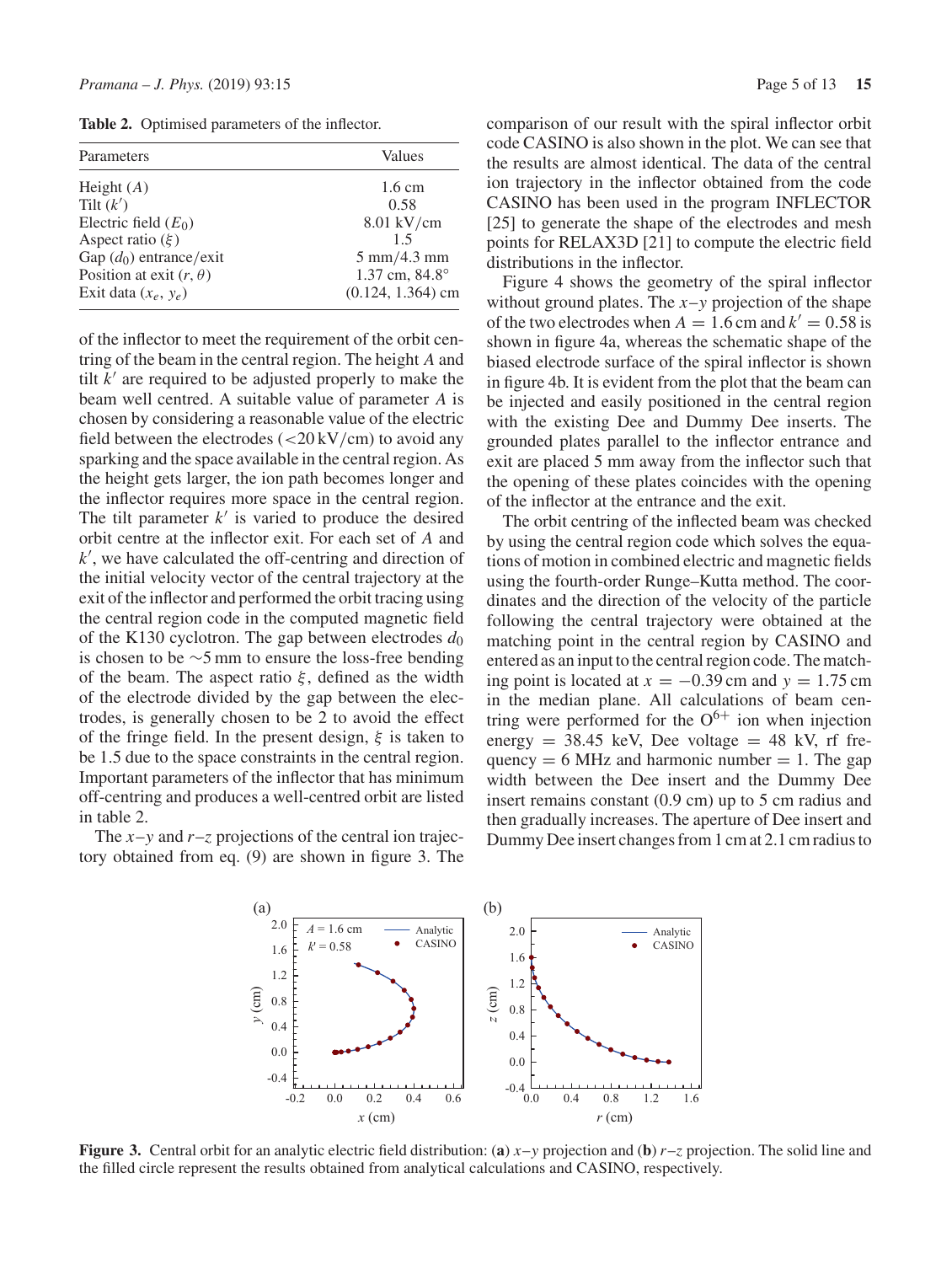

**Figure 4.** Schematic shape of the spiral inflector: (**a**) the *x*–*y* projection of the two-electrode shape and (**b**) biased electrode geometry. The central ion trajectory, Dee and Dummy Dee inserts are also shown in the plot.



**Figure 5.** The projection of the inflector, location of the accelerating gaps in the central region and accelerated orbits of  $O^{6+}$  ions from 38.45 keV to 3 MeV. The pink solid line indicates the projection of the central ion trajectory of the inflector in the median plane.

1.4 cm at 5 cm radius and then gradually increases. The three-dimensional (3D) magnetic field distribution was obtained by OPERA. The magnetic field map  $B(r, \theta, z)$ is stored in a polar grid with  $\Delta r = 1$  cm,  $\Delta \theta = 1^\circ$ and  $\Delta z = 0.1$  mm. The 3D electric field distribution in the accelerating gaps has been numerically calculated using OPERA. For electrostatic simulation, part of the central region which extends up to almost  $15 \text{ cm} \times 15 \text{ cm}$ in the *x* and *y* directions (the  $x-y$  plane is the median plane) and  $\pm 4$  cm in the *z* direction is meshed by tetrahedral meshes with a maximum size of 1 mm within the available aperture.

Figure 5 shows the horizontal cross-section in the central region, projection of the inflector, location of the



**Figure 6.** Comparison of the analytic (dotted line) and the computed (solid line) electric fields along the central ion trajectory in the spiral inflector. Data are obtained from RELAX3D.

Dee insert and Dummy Dee insert in the *x*–*y* plane and a few turns of the accelerated orbits of  $O^{6+}$  ions from 38.45 keV to 3 MeV. It is easy to see from figure 5 that the beam is well centred with the input condition provided by the spiral inflector at the matching point. The position of the orbit centre was also found to converge satisfactorily after a few turns.

# 2.3 *Fringe field effect*

The design of the spiral inflector has been done by assuming analytic electric field which has a hard edge at the entrance and exit of the inflector. A real inflector has a fringe field at its ends that makes the effective length of the inflector longer. Particularly, the effect of this fringe field is much significant for an inflector with a smaller height. Figure 6 shows the computed electric field strength on the central ion trajectory (*u* plane)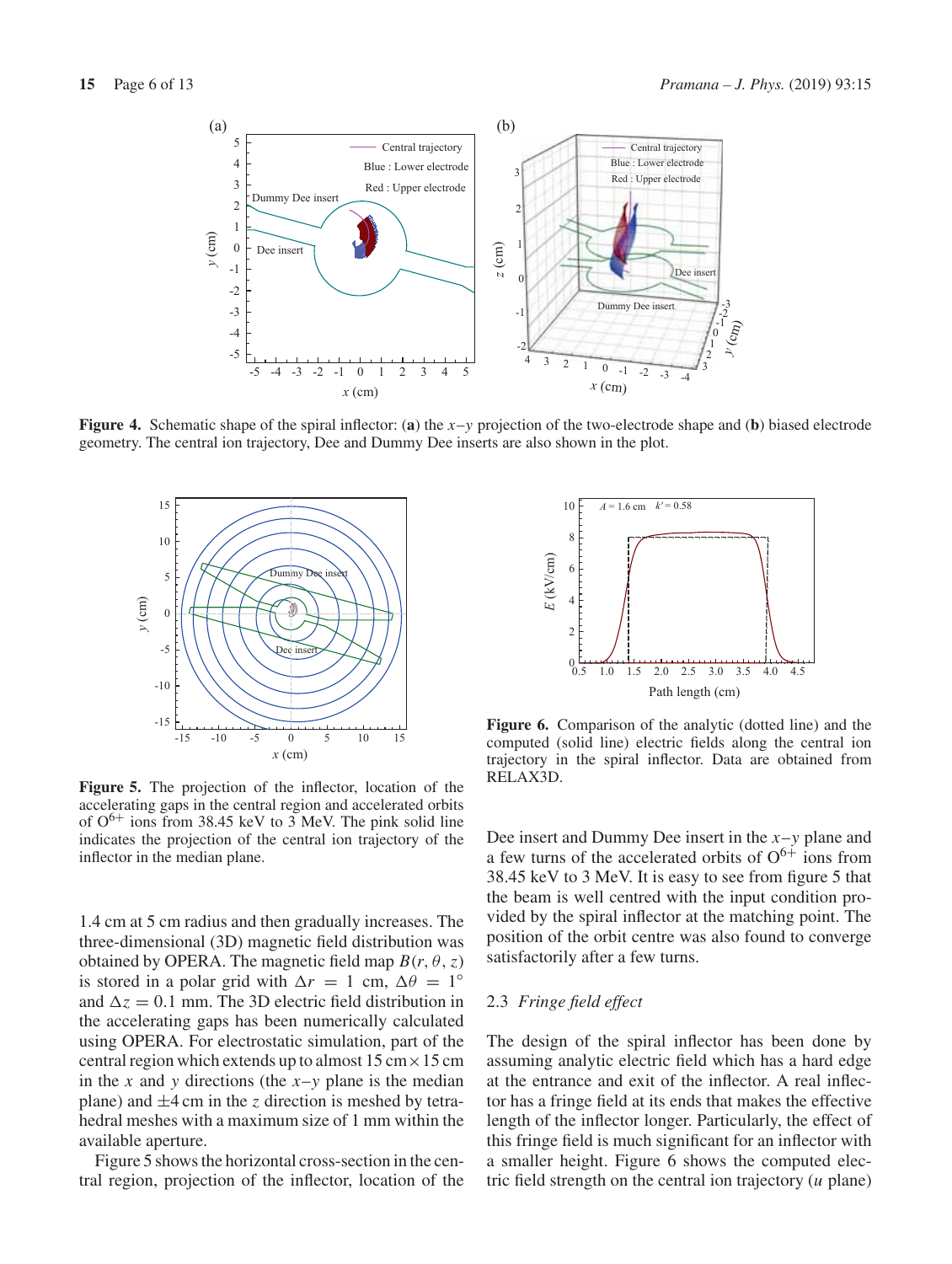

**Figure 7.** Comparison of the central orbit obtained from the hard edge electric field (solid line), a field from RELAX3D (dashed line) with  $V_{\text{nom}}$ , and a field from RELAX3D with a reduced voltage  $V_{\text{inf}}$  (dotted line): (a)  $x - y$  projection and (b)  $r - z$ projection.

and compares it with the analytical electric field (hard edge approximation) used for the initial design. It can be readily seen from figure 6 that the extension of the fringe field is significant at the entrance and the exit. This may be due to the comparatively smaller height *A* of the inflector in the present design.

Figure 7 compares the  $x-y$  and  $r-z$  projections of the central ion trajectory obtained by re-executing the program CASINO with both the electric fields obtained from the analytic hard edge approximation (the solid line) and from RELAX3D (the dashed line). It is easy to see from figure 7 that the fringe field causes the central trajectory of the inflector to deviate from the design orbit. In this case, the vertical momentum  $p<sub>z</sub>$  of the ions is found to be non-zero at the median plane. We can compensate the fringe field of the inflector by decreasing the voltage between the inflector electrodes. The dotted line in figure 7 shows that the central ion trajectories are very close to the designed orbit when a 7.8% reduced voltage is applied. In this case, the condition  $p_z = 0$  is satisfied in the median plane. Here  $V_{\text{nom}}$  is the biased voltage in the analytic inflector and *V*inf is the reduced biased voltage to compensate for the fringe field effect. In the present case,  $V_{\text{nom}} = \pm 2 \,\text{kV}$  and  $V_{\text{inf}} = \pm 1.85 \,\text{kV}$ .

#### **3. Transverse beam dynamics**

In order to study the beam dynamics through the spiral inflector we have used the linear transfer matrix technique. The space charge effect is not taken into account, as the extracted beam currents from the ECR ion source are of the order of a few tens of  $\mu$ A, which are at least an order of magnitude lower than the current reported to cause considerable space charge effects [17]. Paraxial ray equations through the spiral inflector [17,26] are linear. Therefore, any solution of these equations can be represented by the linear combinations of six linearly independent solutions. Let  $\mathbf{x}(s_0)$  =

 $(u, p_u, h, p_h, v, p_v)^T$  represents the coordinates of a paraxial ray at location *s*0. At some other location *s*, the coordinates will be transformed according to the matrix equation  $\mathbf{x}(s) = \mathbf{M}(s, s_0)\mathbf{x}(s_0)$ , where  $\mathbf{M}(s, s_0)$ is a  $6 \times 6$  transfer matrix. An inflector with hard edge electric fields  $s_0$  and *s* corresponds to the actual electrode start and end, respectively, whereas for a RELAX3D electric field, these correspond to the start and end location of the fringe field, respectively. To generate matrix  $M(s, s_0)$ , we need to solve paraxial equations for six different initial conditions. These equations cannot be solved analytically [27]. Hence, a numerical integration method is needed to get the coordinates of the paraxial ray trajectory. This is done using the code CASINO.

To obtain the inflector transfer matrix, the five linearly independent paraxial rays are tracked through the spiral inflector using the CASINO code. As an initial condition for each of the rays, a displacement in one of the five coordinates  $u$ ,  $h$ ,  $p_u$ ,  $p_h$  and  $p_v$ , is chosen with all other coordinates set to 0. We have not taken an initial  $v$  displacement because it produces a constant  $v$  displacement along the entire length of the trajectory. We tracked two displaced rays that have the same magnitude of displacement but are of opposite signs to reduce the nonlinearities present in the orbits calculated with CASINO. The output coordinates are then averaged to remove the remaining second-order term. We have taken the position displacement as 0.01 cm and momentum displacement as 0.001 rad. It is to be noted here that the initial conditions for forming the matrix element should be canonical so that matrix **M** should be a symplectic one. As the inflector is put in the axial magnetic field  $B_0$ of the cyclotron, the variable  $\mathbf{x}(s_0)$  is no longer canonical at the inflector entrance. To make the variables canonical, we need to modify them as

$$
p_u^C = p_u + \frac{h}{2R_m}, \quad p_h^C = p_h - \frac{u}{2R_m}, \tag{12}
$$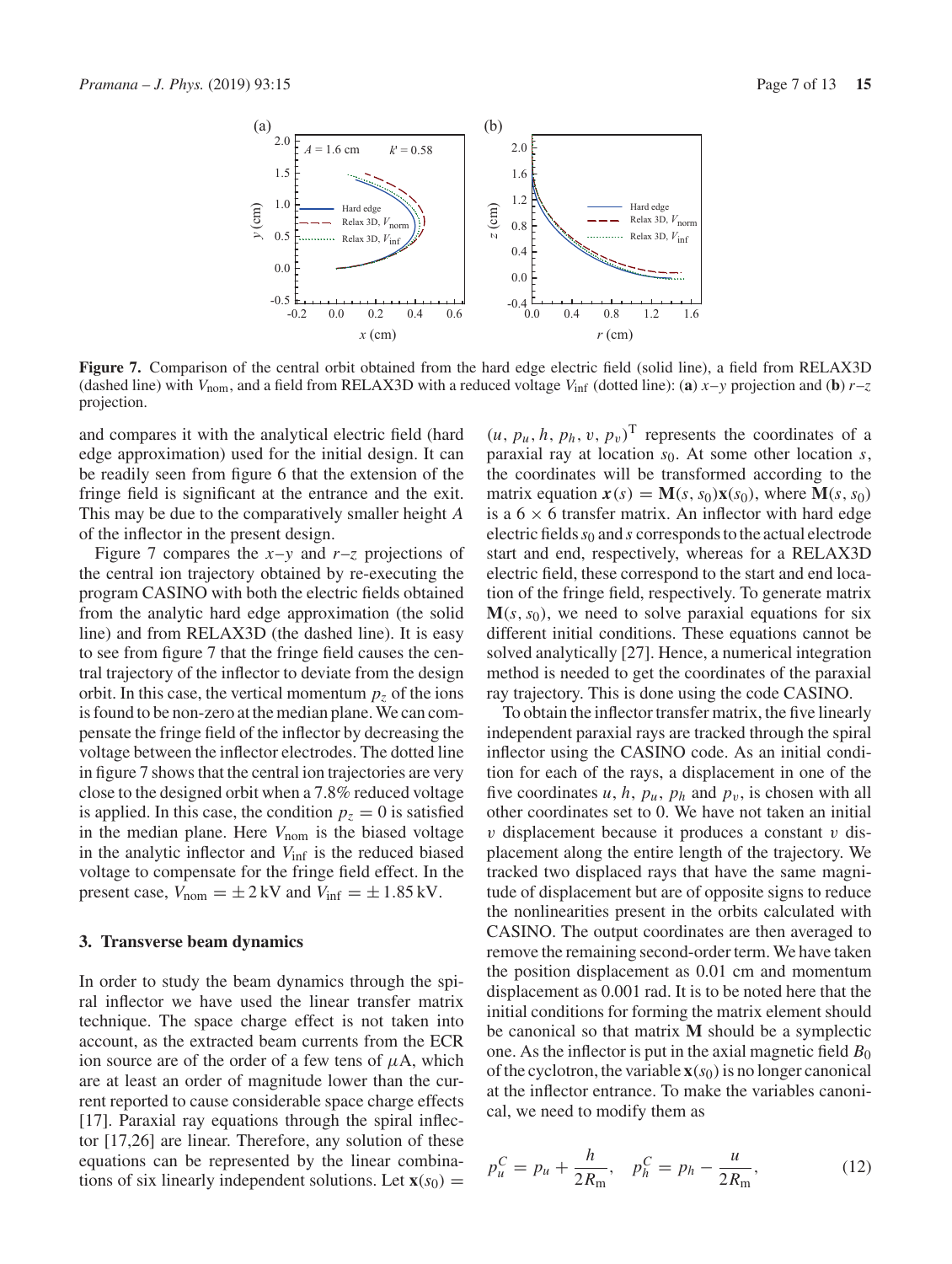

**Figure 8.** Phase-space ellipses in the *h* plane and *u* plane at the inflector effective exit: (**a**) represents the phase ellipses for a hard edge electric field and (**b**) represents the phase ellipses for RELAX3D field with reduced potential. Input beam parameters are  $U(0) = H(0) = 2$  mm,  $P_u(0) = P_h(0) = 0$  mrad and  $\varepsilon_u(0) = \varepsilon_h(0) = 80$  mm mrad for both the cases at *s*<sub>0</sub>.

where superscript *C* refers to the canonical variable. The transfer matrix so developed can be used to study the beam properties in the spiral inflector. To obtain the beam envelope sizes and emittances at the exit of the inflector, we need to calculate the six-dimensional beam matrix **σ** defined by

$$
\sigma = \langle \mathbf{x} \mathbf{x}^{\mathrm{T}} \rangle, \tag{13}
$$

where  $\langle \rangle$  denotes the average over the beam distribution. The evolution of the sigma matrix at position *s* can be obtained from the equation

$$
\sigma(s) = \mathbf{M}(s, s_0)\sigma(s_0)\mathbf{M}^{\mathrm{T}}(s, s_0), \tag{14}
$$

where  $\sigma(s_0)$  is the beam matrix at location  $s_0$ . The beam sizes and the emittances in the *u* and *h* planes at point *s* can be obtained from the following relations:

$$
U(s) = \sqrt{\sigma_{11}(s)}, \quad H(s) = \sqrt{\sigma_{33}(s)},
$$
  
\n
$$
\varepsilon_u(s) = \sqrt{(\sigma_{11}\sigma_{22} - \sigma_{12}\sigma_{21})},
$$
  
\n
$$
\varepsilon_h(s) = \sqrt{(\sigma_{33}\sigma_{44} - \sigma_{34}\sigma_{43})}.
$$
\n(15)

The procedure discussed was then used to study the behaviour of the projected emittances in both the transverse planes at the inflector exit for a hard edge electric field and a RELAX3D field with a reduced potential *V*inf. The results are presented in figure 8. In the case

of a hard edge field, the effect of the electric fringe field on the energy of the paraxial ion is taken by using the entrance and the exit kick options in the CASINO code. It is to be noted here that for the RELAX3D electric field, the entrance and exit of the infector are not at the start or end of the actual electrodes. The effective entrance of the infector is defined at a distance  $d_0$ before the actual electrodes start and the effective exit is defined at a distance  $d_0$  (5 mm) away from the actual end of the electrodes (see figure 6). In the present calculation, for both the cases, we have chosen the initial location  $(s_0 = 0 \text{ cm})$  sufficiently away from the actual electrode start and the exit location is at the effective exit of the inflector  $(s = 4.4 \text{ cm})$ . The effective entrance of the inflector, actual electrode start and end locations are shown in figure 6.

The typical value of 90% normalised emittance of the oxygen beam from high charge state ECR ion sources varies between 0.1 and 0.2 mm mrad [28] which corresponds to the total emittance of 44 and 88 mm mrad, respectively, for  $O^{6+}$  ion at 6.41 kV extraction voltage. In the present paper, to some extent, we have taken the value of the emittances in this range. Figure 8 shows the orientations of phase ellipses at the effective exit of the spiral inflector  $(s = 4.4 \text{ cm})$  for an axisymmetric input beam at  $s_0$  with  $U(0) = H(0) = 2$  mm,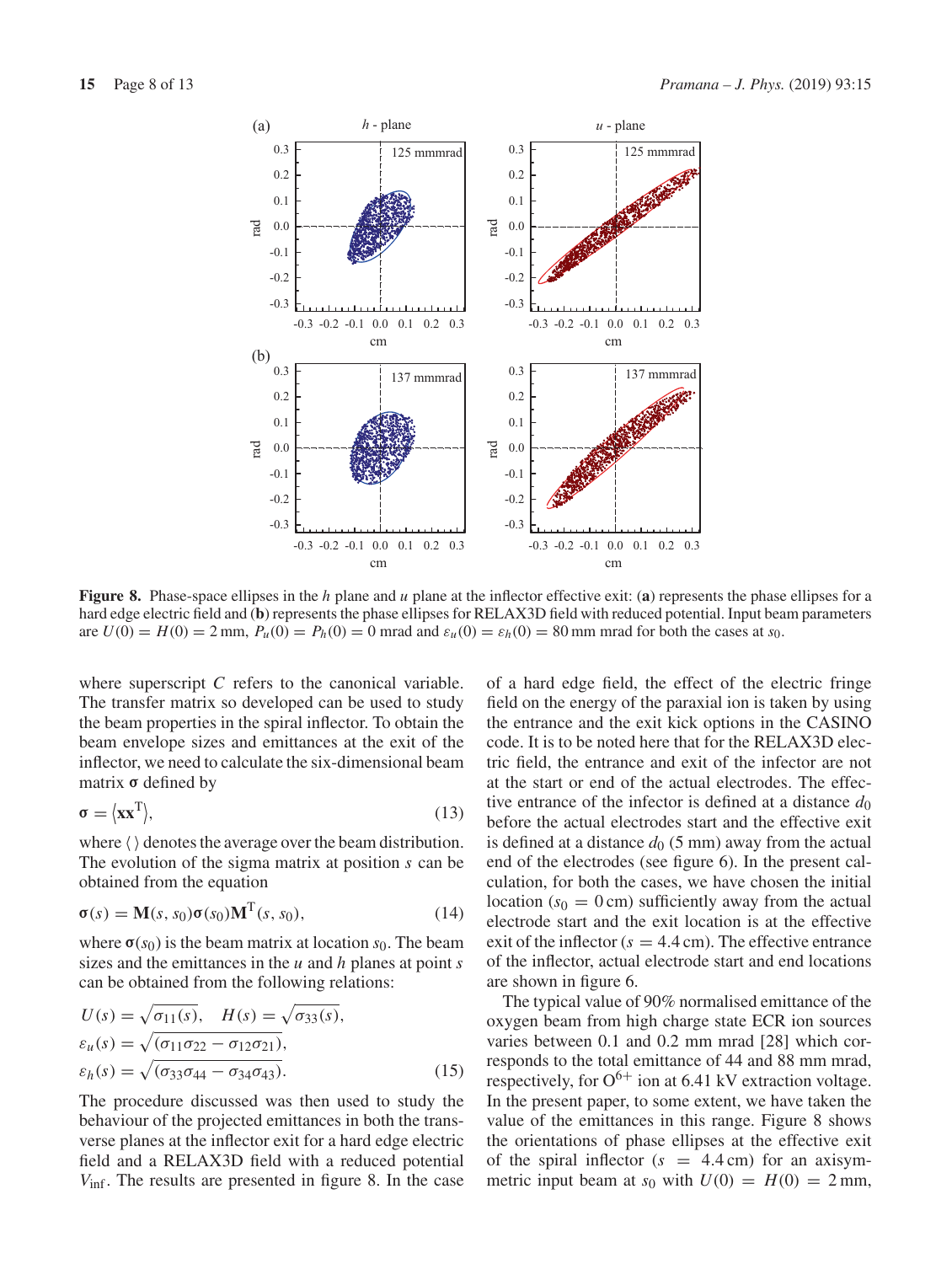$P_u(0) = P_h(0) = 0$  mrad and equal uncoupled emittances  $\varepsilon_u(0) = \varepsilon_h(0) = 80$  mm mrad. Solid curves represent the projected emittances in both the transverse planes obtained by using the transfer matrix method. Here the transfer matrix **M** is obtained by running CASINO as stated above and the beam parameters are obtained by using eqs (14) and (15). In each case, we have verified the symplectic condition imposed on the transfer matrix **M**. It is found that for both the cases, the magnitude of the projected emittances in both the planes is equal to each other at the exit of the inflector. There is also a substantial growth in the magnitude of the projected emittances at the exit of the inflector in both the planes due to the interplane coupling effects. This effect produces a diverging beam in the *u* plane. The estimated values of the projected emittances are 125 and 137 mm mrad for the hard edge field and the RELAX3D field respectively. We point out here that despite the growth of the projected beam emittances calculated in the *u* and *h* planes, there exists an invariant generalised emittance [17,29] for this coupled system which is given by  $\varepsilon_{4d} = |\sigma|^{1/4}$ . This emittance always remains constant in the presence of plane coupling as long as the applied forces are linear. In the present case, the estimated value of the generalised emittance is  $\varepsilon_{4d}$  = 80 mm mrad which remains constant throughout.

To check the validity of the matrix approach in the present case, we have tracked 2000 representative particles through the spiral inflector that are distributed uniformly within  $U(0) = H(0) = 2$  mm,  $P_u(0) =$ *P<sub>h</sub>*(0) = 0 mrad and  $\varepsilon_u$ (0) =  $\varepsilon_h$ (0) = 80 mm mrad at *s*<sub>0</sub>. The two-dimensional projections at the effective inflector exit in the *u* plane and *h* plane for both hard edge fields and RELAX3D field are shown in figures 8a and 8b, respectively, by dotted curves. It is easy to see from figure 8 that the number of tracked ions falling within the solid ellipse obtained by the sigma matrix method is slightly less in both cases. This occurs because the particles populated on the boundary of the phase ellipses encounter nonlinearities in the inflector field that cannot be taken into account by the inflector transfer matrix. These particles tend to appear beyond the phase-space boundary obtained by the linear matrix method.

To estimate beam sizes in the spiral inflector, the paraxial ion trajectories of 100 representative particles belonging to the boundary of the input emittances of 80 mm mrad with  $U(0) = H(0) = 2$  mm,  $P_u(0) =$  $P_h(0) = 0$  mrad in each plane were run through the inflector. The resulting paraxial ion trajectories in the *u* and *h* planes within the inflector electrode are shown by solid lines in figure 9 for the RELAX3D field with reduced potential. The dashed lines indicate the electrode apertures. Here we have used  $s_{in} = 0$  cm and  $s<sub>out</sub> = 4.4$  cm so that the entry of the electrode is at



**Figure 9.** Paraxial ion trajectories through the spiral inflector in both the *u* and *h* planes for the RELAX3D electric field with reduced potential *V*inf. Dashed lines represent the available electrode aperture.

 $s = 1.4$  cm and the exit is at  $s = 3.9$  cm (see figure 6). It is evident from figure 9 that the beam has a divergent characteristic in the *u* plane and converging behaviour in the *h* plane. As the available electrode aperture in the *u* plane is less than that in the *h* plane, we expect more beam loss in the *u* plane due to the restricted aperture. A careful optimisation of the injected beam at the input of the inflector is thus necessary to reduce the emittance growth at its exit and to keep beam sizes within a reasonable limit in both the planes.

#### **4. Minimising transverse beam loss**

In this section we discuss the transverse beam matching in the four-dimensional subspace  $(x, p_x, y, p_y)$  to minimise beam losses at the central region of the cyclotron by using system parameters of the existing axial injection line of K130 cyclotron. The axial injection system consists of 14.4 GHz ECR ion source producing a variety of light–heavy ion beams such as  $O^{\hat{4}+,5+,6+}$ , Ne<sup>5+,6+</sup>,  $Ar^{8+,9+}$ , etc. and an almost 8.2 m long beam transport line. The horizontal section of the transport line consists of an ion source, a solenoid magnet and a bending magnet that is used to bend as well as analyse the beam. The vertical section consists of three solenoids outside the cyclotron yoke and one inside the yoke. The last solenoid is a short solenoid with an *x*–*y* steerer magnet inside to match the position and the angle of the trajectories in the inflector. Finally, the beam will be injected into the central region of the cyclotron by a spiral inflector.

Injection from an external ion source into a cyclotron results in unavoidable emittance growth as the beam passes through the spiral inflector and varying axial magnetic field of the cyclotron. In this case, the two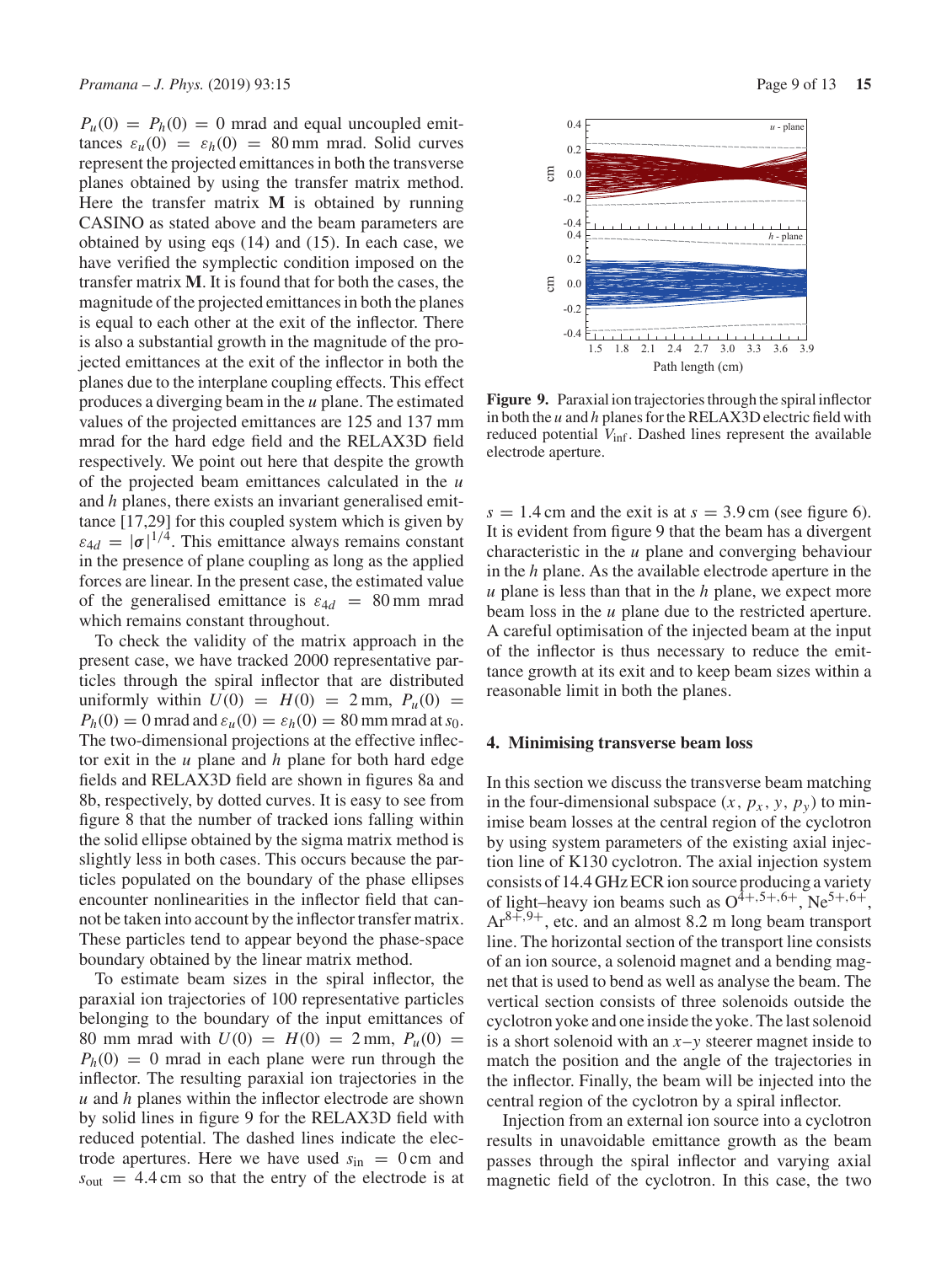transverse directions are coupled on entering the axial magnetic field of the cyclotron and the transverse and longitudinal phase spaces are coupled by the spiral inflector. Therefore, a careful optimisation of the beam line parameters is necessary to reduce transmission loss in the inflector and further acceleration into the cyclotron.

Optimisations are performed using the computer code TRANSOPTR [30,31] that is based on the *σ* matrix formalism. Here, the beam transport system is specified by a user supplied FORTRAN subroutine and there is more flexibility for imposing the fitting constraints and variable parameters. It uses the infinitesimal transfer matrix approach that allows the treatment of optical elements, such as varying axial magnetic field and a spiral inflector, where it is not possible to write down an analytic transfer matrix. TRANSOPTR employs the infinitesimal transfer matrix approach [32,33] in which the infinitesimal transfer matrix  $F(s)$  can be defined as (**T**−**I**)/d*s*, where *s* is the path length along the transport line, **T** is the transfer matrix from *s* to  $s + ds$  and **I** is the identity matrix. For single particle motion, we have

$$
\mathbf{x}'_{p}(s) = \mathbf{F}(s)\mathbf{x}_{p}(s),\tag{16}
$$

where  $\mathbf{x}_p(s) = (x, p_x, y, p_y)^\text{T}$  represents the coordinates of a paraxial ray at location *s*. The relationship between optical  $(u, h, v)$  and the Cartesian  $(x, y, z)$ coordinate system is illustrated in figure 1 and is taken care of in these calculations. The beam matrix *σ* obeys the envelope equation [34]

$$
\sigma'(s) = \mathbf{F}(s)\sigma(s) + \sigma(s)\mathbf{F}^{\mathrm{T}}(s).
$$
 (17)

The **F** matrix of the usual beam line elements (solenoids, bending magnet, etc.) can be derived from the wellknown equations of motion. The varying axial magnetic field and spiral inflector have been incorporated into TRANSOPTR using the **F** matrix given in detail in ref. [27]. Although a hard-edge approximation with an entrance and exit kick is assumed here in deriving the **F** matrix for the spiral inflector, it is adequate to perform the initial injection line optimisation before a more detailed analysis is taken up using a large number of particles with a realistic field.

We assumed the cyclotron as a dipole with a field index *n* nearly equal to 0.09 and produced an upright acceptance ellipse. The radial tune of the dipole field is  $v_x = \sqrt{1 - n} = 0.954$  and the corresponding vertical betatron tune is equal to 0.3. These values are very close to the tune values of the K130 cyclotron in the central region. The idea is to minimise the circulating emittances [35] in the cyclotron defined as  $\varepsilon_x = v_x x_{\text{max}}^2 / R_{\text{cy}}$ , where  $R_{\text{cy}}$  is the radius of the cyclotron and  $x_{\text{max}}$  is the maximum beam size over one betatron oscillation. A similar equation is also valid in



**Figure 10.** Optimised beam envelopes along the *x* and *y* directions for the input beam with  $X(0) = Y(0) = 5$  mm,<br> $P_X(0) = P_Y(0) = 0$  mrad and equal emittance  $= 0$  mrad and equal emittance  $\varepsilon_x(0) = \varepsilon_y(0) = 80$  mm mrad. The relation between the Cartesian  $(x, y, z)$  and optical  $(u, h, v)$  coordinated system in the spiral inflector is explained in figure 1.

the *y* direction. Here, the circulating emittance is the  $\arctan \pi$  of the ellipse that is similar to the acceptance ellipse and that encloses the beam ellipse. We see that it can be minimised in each plane by minimising the maximum displacement over one betatron oscillation. This minimisation is performed using a simulated annealing algorithm in-built in TRANSOPTR. Matching is achieved by varying the strength of the solenoid magnets placed in the axial injection line by minimising the horizontal beam size at a location in the cyclotron separated by  $90°/v_x$  of the azimuth, and vertical beam size at a location separated by  $90°/v<sub>z</sub>$ .

The simulation results of the transverse matching of the  $O^{6+}$  ion beam having an injection energy of 38.45 keV to the central region of the cyclotron are plotted in figure 10. The initial beam is taken to be axisymmetric with  $X(0) = Y(0) = 5$  mm,  $P_X(0) =$  $P_y(0) = 0$  mrad and equal emittance  $\varepsilon_x(0) = \varepsilon_y(0) = 0$ 80 mm mrad. The resulting beam envelopes producing a beam of unequal sizes in the *x* and *y* directions are shown by the blue and red solid lines, respectively. The first solenoid (S1) is used for focussing the beam to a waist near the object point of the vertical bending magnet whereas the last four solenoids (S2, S3, S4 and S5) are used for matching in the cyclotron. The location of the bending magnet, solenoid magnets and the varying axial magnetic field in the arbitrary scale are also shown in the plot. The optimised parameters of the beam line components are listed in table 3. It is easy to see from figure 10 that there is a rapid growth of the vertical beam size after the inflector exit. This is due to the lower value of the vertical betatron tune. The estimated vertical beam size in the first turn is about 4.5 mm which is well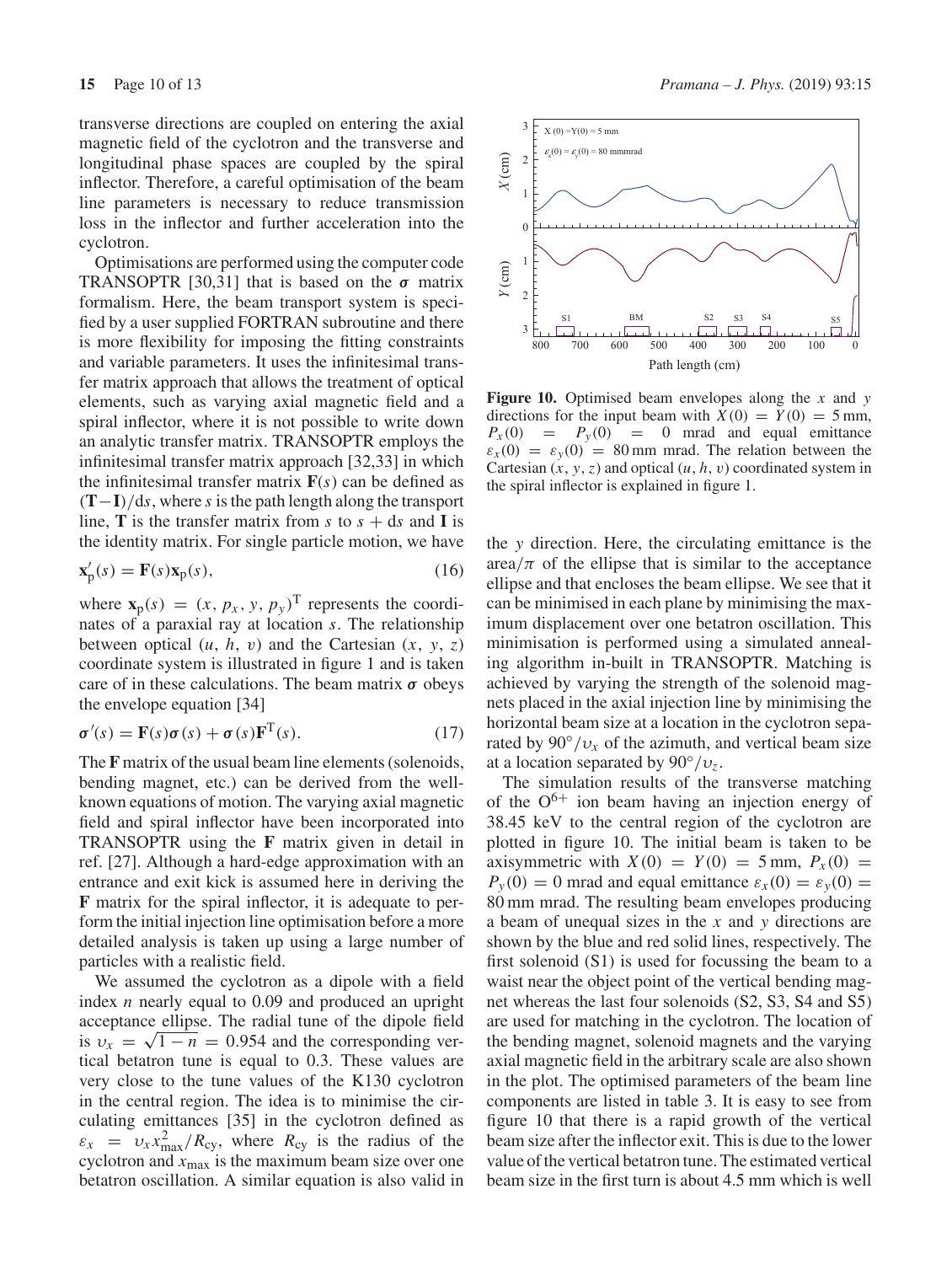**Table 3.** Parameters of the elements of the axial injection system for  $O^{6+}$ .

| Element                      | Parameters       | Values          |
|------------------------------|------------------|-----------------|
| Solenoid 1 (S1)              | Length           | 43.6 cm         |
|                              | Field            | $0.897$ kG      |
| Vertical bending magnet (BM) | Entry/exit angle | $30.19^{\circ}$ |
|                              | Bending angle    | $90^\circ$      |
|                              | Bending radius   | $40 \text{ cm}$ |
| Solenoid 2 (S2)              | Length           | 43.6 cm         |
|                              | Field            | $1.03$ kG       |
| Solenoid 3 (S3)              | Length           | 43.6 cm         |
|                              | Field            | $1.08$ kG       |
| Solenoid 4 (S4)              | Length           | 26.7 cm         |
|                              | Field            | $1.1\text{ kG}$ |
| Solenoid 5 (S5)              | Length           | 21.7 cm         |
|                              | Field            | $1.53$ kG       |



**Figure 11.** The phase ellipses at the (**a**) inflector electrode entrance and (**b**) matching point for the optimised values of the injection line parameters. The matching point is at  $x = -0.39$  cm and  $y = 1.75$  cm in the median plane.

within the available vertical aperture in the central region limited by the height of the Dee and Dummy Dee inserts from the median plane.

Figure 11 shows the orientations of the optimised phase ellipses, in two transverse planes at the entrance and the resulting phase ellipses at the matching point in the central region for the optimised injection line parameters. It is found from simulation results that the beam sizes in both the planes are well within the available electrode aperture in the spiral inflector. The estimated projected emittances in both the planes are 84.5 mm mrad at the inflector entrance. The optimised beam parameters at the matching point in the central region are  $X(0) = 0.93$  mm,  $P_x =$  $-56$  mrad and *Y*(0) = 1.8 mm,  $P_v$  = 163 mrad with emittances  $\varepsilon_x = \varepsilon_y = 101.7$  mm mrad which are reasonably less compared to the previous example (figure 8).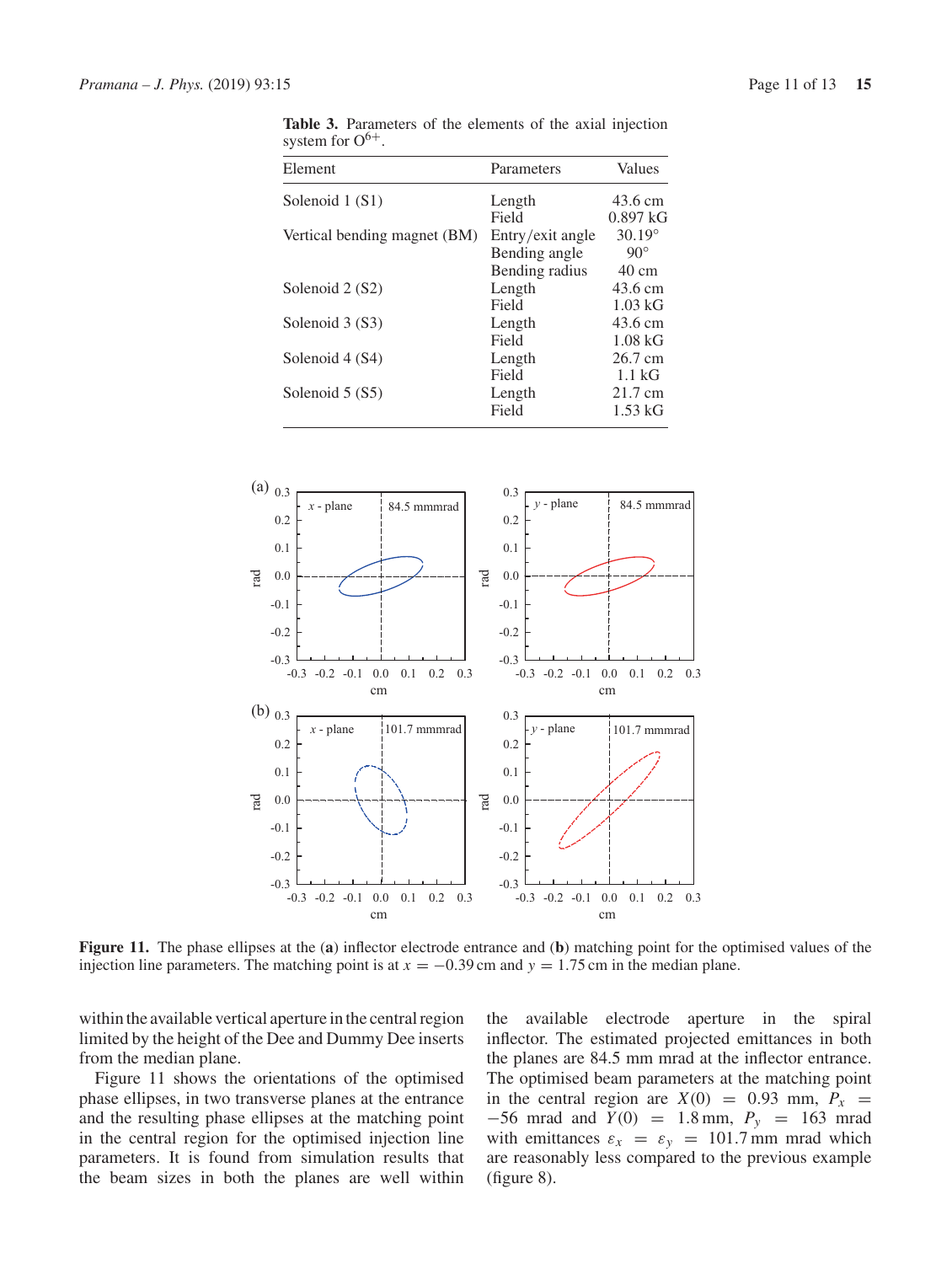

**Figure 12.** Trajectories of 500 particles for the first few turns in the central region with an optimised input condition at the matching point. Dee and Dummy Dee inserts are also shown. To make the trajectory visible, Dee (180◦) and Dummy Dee are not plotted.

To see the behaviour of the particle trajectories in the central region of the cyclotron, numerical simulations are carried out for 500 particles that are within the optimised phase ellipses at the matching point (figure 11b). The particle tracking simulation has been performed using OPERA3D Post-Processor [23] which includes both computed electric and magnetic field data. Simulation results up to five turns are shown in figure 12 for  $O^{6+}$  ions with injection energy = 38.45 keV, Dee volt $age = 48$  kV, rf frequency  $= 6$  MHz, harmonic number  $= 1$  and initial phase  $= 110°$  with respect to rf. The maximal axial displacement of the trajectories is checked at each integration step. Those particles which are within the smallest vertical aperture of the central region survived. Figure 12 shows that most of the particles are well within the smallest vertical aperture of the central region except some particles (∼10%) lost on the inner surface of the Dee and Dummy Dee insert electrodes at the innermost radius. This result confirms that the optimised beam conditions match with the acceptance of the central region.

#### **5. Conclusion**

In this paper, we have discussed the design of a spiral inflector for inflecting heavy ions into the K130 variable energy cyclotron at Kolkata. It is found that the spiral inflector can be fitted into the space available in the central region without disturbing the configuration of the existing accelerating electrode. We have studied the effect of the fringe field on the optical properties of the beam of the spiral inflector and observed that it causes the central trajectories of the inflector to deviate from the design orbit. It is shown that to compensate this fringe field effect, a decrease of 7.8% of the bias electrode voltage is required. We have also studied the beam dynamics through the spiral inflector for the analytical hard edge field and the RELAX3D field by using the linear transfer matrix technique. We have not considered the effect of space charge in the analysis as the operating beam current in VEC is very low. It is found that the beam is more diverging in the vertical direction at the median plane and there is a substantial growth in the magnitude of the projected emittances due to the interplane coupling effects. We have optimised the injection line parameters to avoid transmission loss in the spiral inflector and to minimise beam losses in the central region of the cyclotron. We have also carried out particle tracking in the computed electric and magnetic fields in the central region with optimised phase ellipses at the matching point. It is observed that maximum particles are well within the smallest vertical aperture of the central region, validating the fact that the optimised beam conditions match with the acceptance of the central region.

#### **Acknowledgements**

The authors would like to express their sincere gratitude to Shri Amitava Roy and Dr Arup Bandyopadhyay of VECC, for their encouragement and support to this work. The authors would also like to thank Shri P S Chakraborty, Dr P Y Nabhiraj, Shri Suvadeep Roy and Shri C Nandi for providing information on the K130 cyclotron and its injection line.

#### **References**

- [1] S Bhattacharya, S Mukhopadhyay, D Pandit, S Pal, A De, S Bhattacharya, C Bhattacharya, K Banerjee, S Kundu, T K Rana, A Dey, G Mukherjee, T Ghosh, D Gupta and S R Banerjee, *Phys. Rev. C* **77**, 024318 (2008)
- [2] S Kundu, C Bhattacharya, S Bhattacharya, T K Rana, K Banerjee, S Muhkopadhayay, D Gupta, A Dey and R Saha, *Phys. Rev. C* **87**, 024602 (2013)
- [3] P Sen, S K Bandyopadhyay, P M G Nambissan, P Barat and P Mukherjee, *Phys. Lett. A* **302**, 330 (2002)
- [4] P Mukherjee, A Sarkar and P Barat, *Mater. Charact.* **55**, 412 (2005)
- [5] A S Divatia and A Ambasankaran, *Pramana J. Phys.* **24**, 227 (1985)
- [6] S Chatterjee *et al*, *Proceedings of the* 9*th International Conference on Cyclotrons and their Applications*(Caen, France, 1981) p. 75